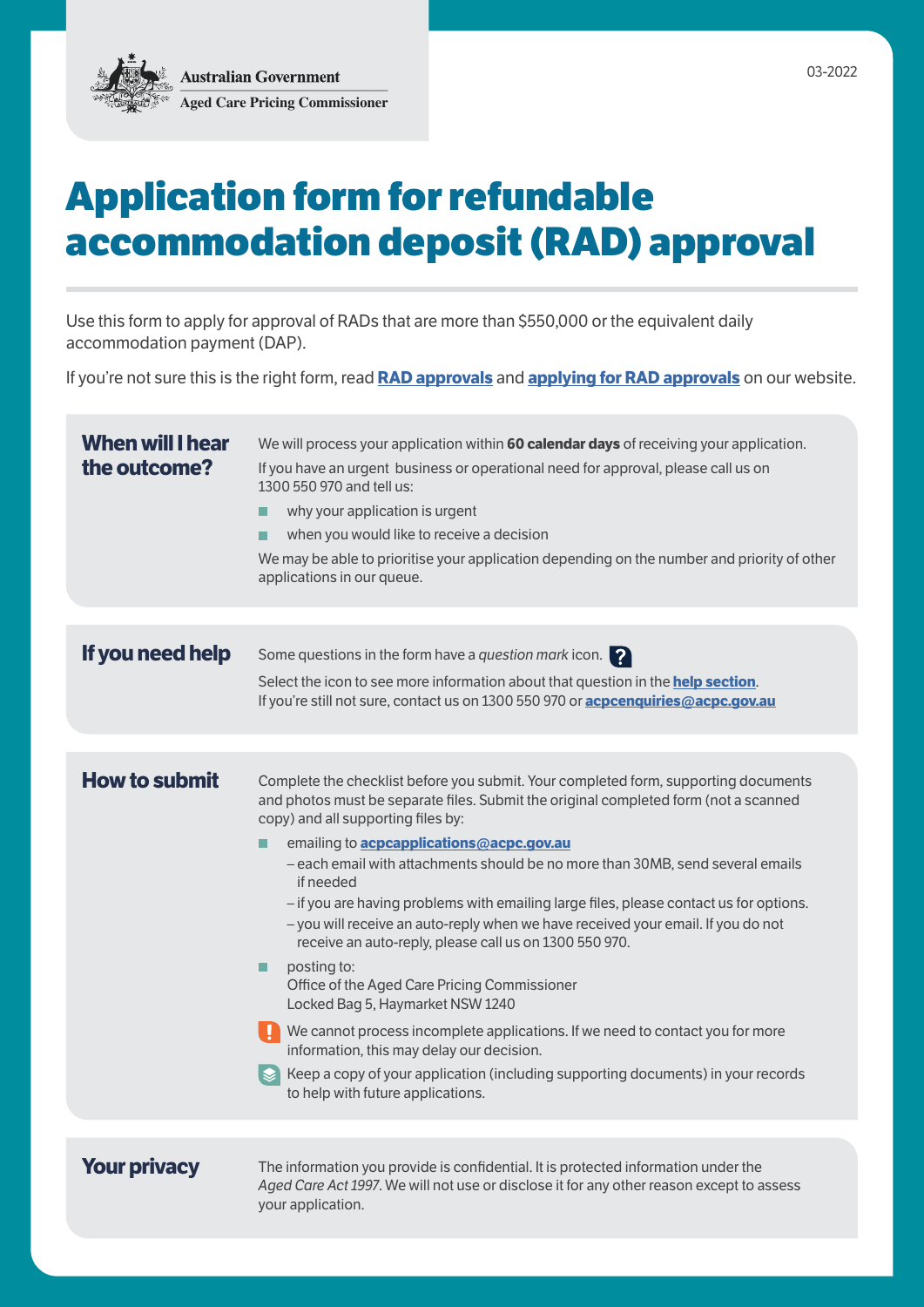#### Aged Care Pricing Commissioner **Application form for refundable accommodation deposit (RAD) approval**

| <b>Contact and provider details</b>                                       |       |                      |
|---------------------------------------------------------------------------|-------|----------------------|
| 1. Who can we contact if we need more information about this application? |       |                      |
| Title<br>Mr<br>Ms<br>Miss<br>Mrs                                          | Other |                      |
| Name                                                                      | Email |                      |
|                                                                           |       |                      |
| Position                                                                  |       | Phone                |
|                                                                           |       |                      |
| 2. Who should we address our decision letter to?                          |       |                      |
| Mr<br>Mrs<br>Ms<br>Miss<br>Title                                          | Other |                      |
| Name                                                                      | Email |                      |
|                                                                           |       |                      |
| Position                                                                  |       |                      |
| Postal address                                                            |       |                      |
|                                                                           |       |                      |
|                                                                           |       |                      |
| <b>3. Provider details</b>                                                |       |                      |
| Provider name                                                             |       | Approved Provider ID |
|                                                                           |       |                      |

## **Aged care home details**

#### **4. General details of aged care home**

Name of aged care home

Service ID (NAPS or RACS)

Address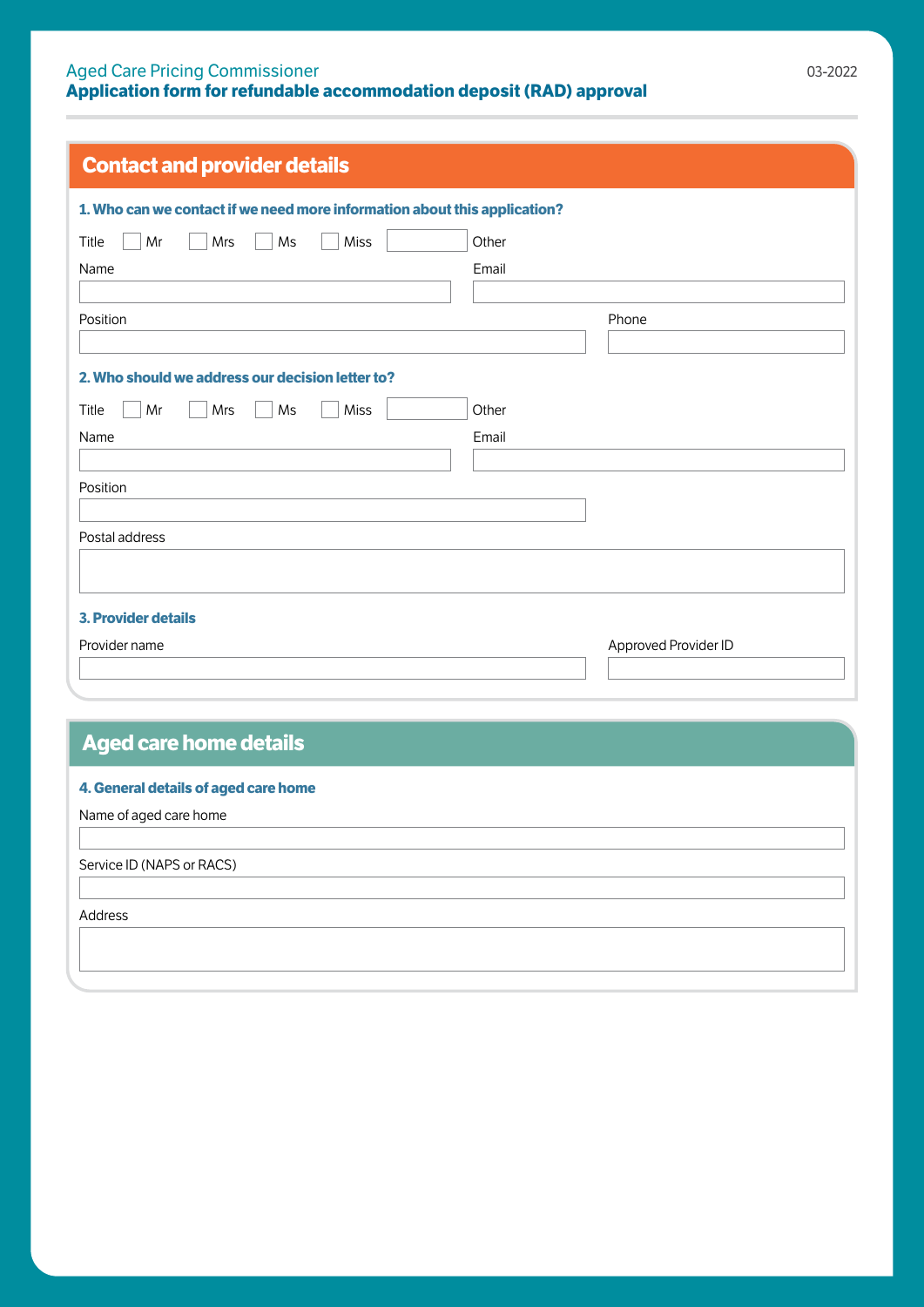#### <span id="page-2-0"></span>**5. Accommodation groups in your aged care home**

List and describe all accommodation groups for which you are applying for a RAD price. Include a brief summary of features common to each group. Explain how each group is different from other accommodation groups in this aged care home, including groups that are not in this application.

#### *Example description:*

This group offers an electronic king single bed, walk-in wardrobe, flat screen TV, air-conditioning and ensuite in all 10 rooms, a balcony in 6 of the 10 rooms, the same window dressings in all rooms, and exclusive access to the rooftop terrace for all rooms. This group is different from the classic accommodation group because it offers higher quality furniture, larger room size, and better views.

| <b>Accommodation group name</b>                                                                                                        | <b>Number</b><br>of rooms | <b>Proposed</b><br><b>RAD</b> price<br>per room (\$) | <b>Maximum</b><br>number of<br>residents in<br>the room? | <b>General description</b><br>(suggested max. 150 words) |
|----------------------------------------------------------------------------------------------------------------------------------------|---------------------------|------------------------------------------------------|----------------------------------------------------------|----------------------------------------------------------|
|                                                                                                                                        |                           |                                                      |                                                          |                                                          |
|                                                                                                                                        |                           |                                                      |                                                          |                                                          |
|                                                                                                                                        |                           |                                                      |                                                          |                                                          |
|                                                                                                                                        |                           |                                                      |                                                          |                                                          |
|                                                                                                                                        |                           |                                                      |                                                          |                                                          |
|                                                                                                                                        |                           |                                                      |                                                          |                                                          |
| <b>6. Spreadsheet: room details</b><br>Complete the room list tab of the <b>RAD application data sheet</b>                             |                           |                                                      |                                                          |                                                          |
| 7. Photos of rooms                                                                                                                     |                           |                                                      |                                                          |                                                          |
| Attach photos of a representative room and ensuite for each accommodation group                                                        |                           |                                                      |                                                          |                                                          |
| Attach photos of any special room features that help justify the price such as a superior outlook, kitchenette or separate living area |                           |                                                      |                                                          |                                                          |

03-2022

2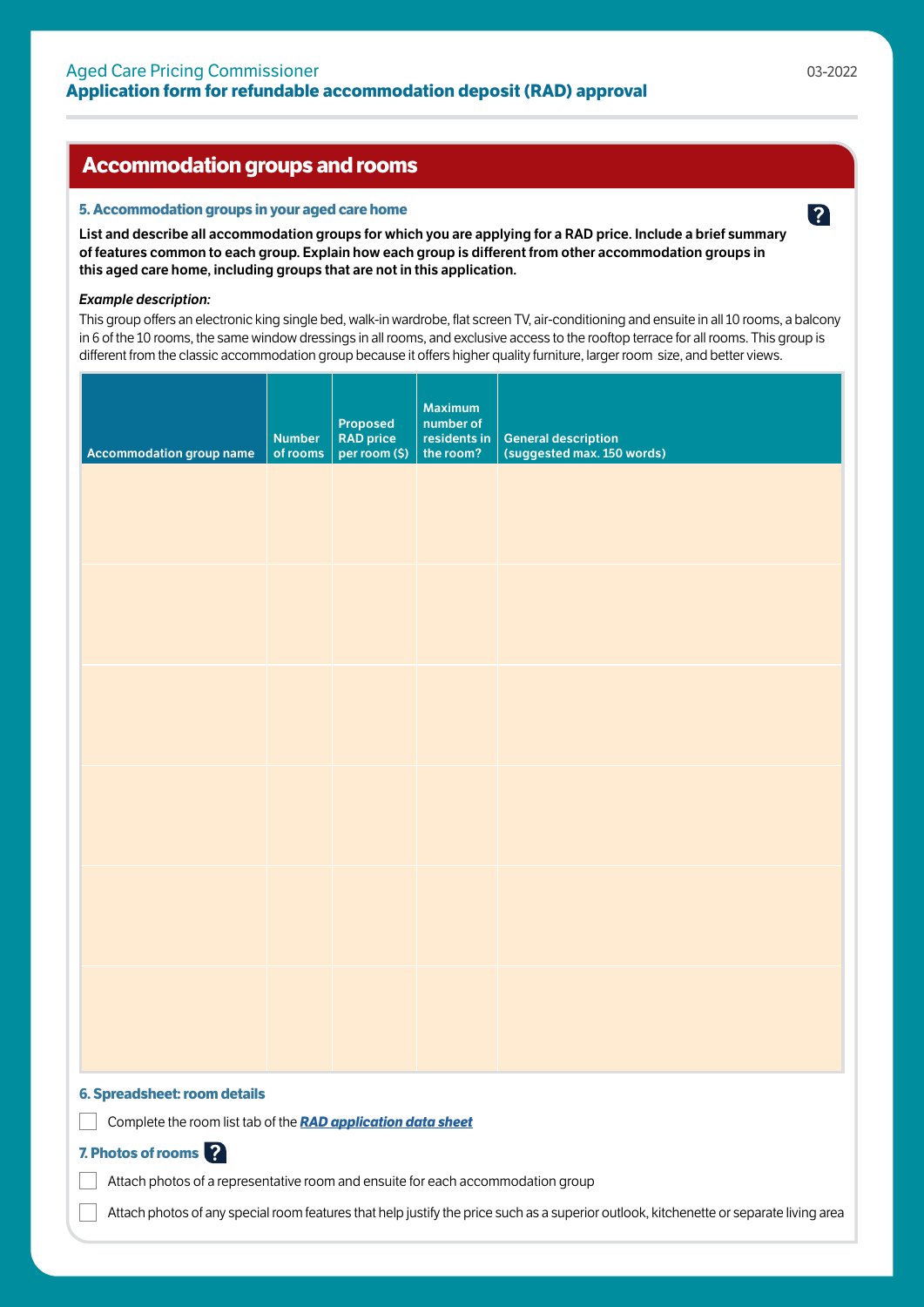## <span id="page-3-0"></span>**Common areas and plans**

Complete the common areas tab of the *[RAD application data sheet](https://acpc.gov.au/resources/refundable-accommodation-deposit-rad-approval-application-form)*

### **9. Photos of common areas**

**8. Spreadsheet: common areas**

Attach photos of common areas accessible to residents of these rooms

Attach photos of special features such as areas recently renovated or high-cost features such as a hydrotherapy pool

#### **10. Floor plan and site plan**

 Attach a **clear** floor plan that identifies room numbers and accommodation groups *(not required if it has not changed since you last provided it to us)*

Attach a site plan of the aged care home if available *(not required if it has not changed since you last provided it to us)*  $\mathbb{R}$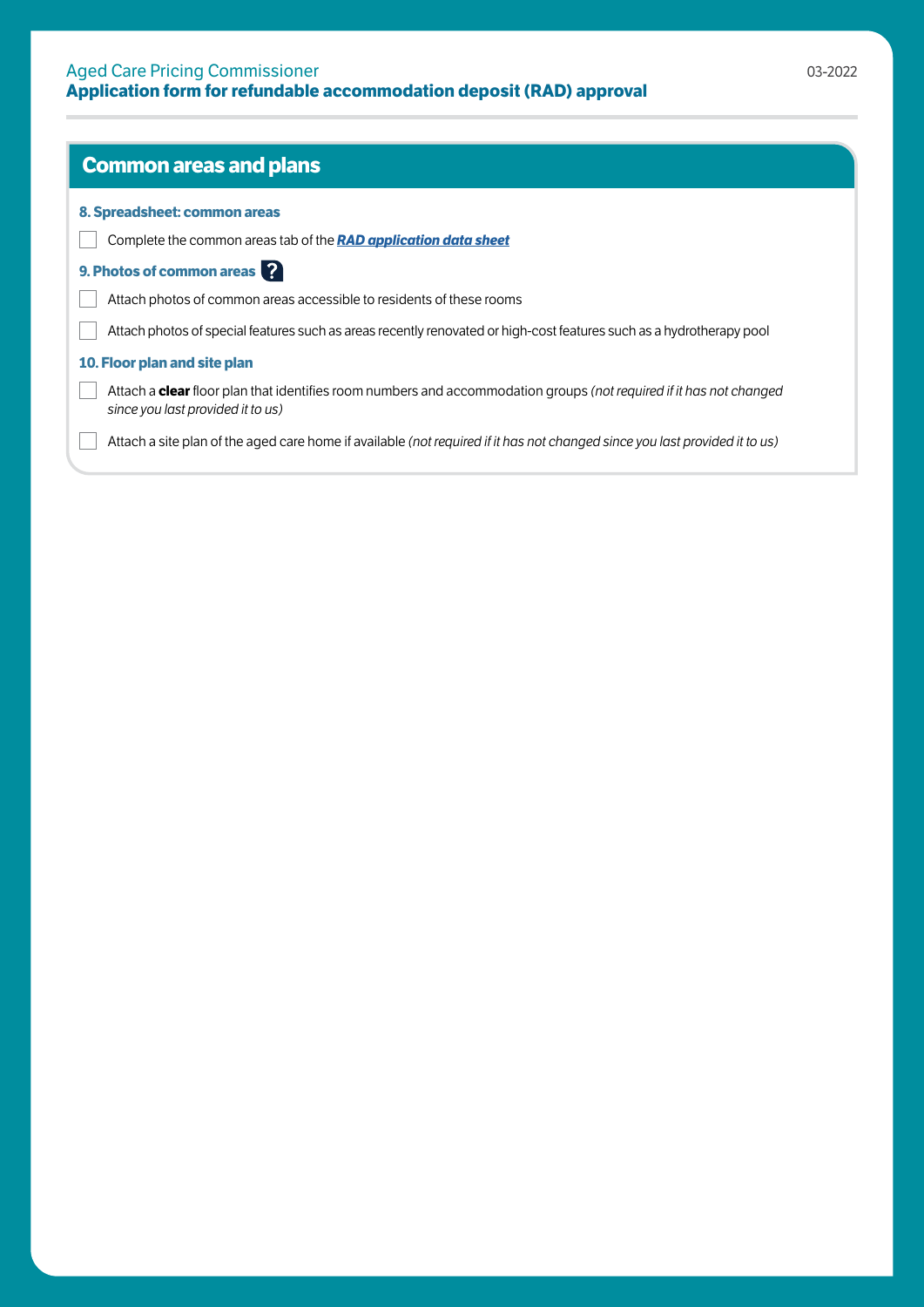<span id="page-4-0"></span>

| <b>Pricing rationale</b>                                                                                                                |            |                                                                                                                                                                                                                                                                                                                                               |                                                               |
|-----------------------------------------------------------------------------------------------------------------------------------------|------------|-----------------------------------------------------------------------------------------------------------------------------------------------------------------------------------------------------------------------------------------------------------------------------------------------------------------------------------------------|---------------------------------------------------------------|
| 11. Rates and ratios                                                                                                                    |            |                                                                                                                                                                                                                                                                                                                                               |                                                               |
| Occupancy rate of the aged care home (12-month average)<br>(not required for new buildings)                                             |            |                                                                                                                                                                                                                                                                                                                                               |                                                               |
| Supported resident ratio of the aged care home (12-month average)<br>(for new buildings, provide your target ratio once fully occupied) |            |                                                                                                                                                                                                                                                                                                                                               |                                                               |
| 12. Extra service and additional services fees<br>Do you offer these rooms on an extra service basis?                                   |            |                                                                                                                                                                                                                                                                                                                                               | Yes<br>No                                                     |
| If yes, attach a copy of your benchmark list                                                                                            |            |                                                                                                                                                                                                                                                                                                                                               |                                                               |
| as a condition of entry for these accommodation groups?                                                                                 |            | Is there an additional services fee for residents (including packages) that is charged                                                                                                                                                                                                                                                        | No<br>Yes                                                     |
| If yes, list fee amount and the items and services included                                                                             |            |                                                                                                                                                                                                                                                                                                                                               |                                                               |
| 13. Land and building costs or values<br>Select the option that best describes your aged care home:<br>(complete table 13b)             |            | Existing aged care home with no major refurbishment or construction (complete table 13a)<br>Existing aged care home with major refurbishment or construction (such as refurbishing common areas and a large<br>number of resident rooms, combining 2 separate rooms into 1 larger room, doing a major renovation, or constructing a new wing) |                                                               |
|                                                                                                                                         |            | New aged care home (home was built recently, currently being built, or about to be built) (complete table 13c)                                                                                                                                                                                                                                |                                                               |
|                                                                                                                                         |            | Completion date of major refurbishment, major construction, or construction of new aged care home                                                                                                                                                                                                                                             |                                                               |
|                                                                                                                                         |            | Complete ONE of the following THREE tables that apply to your aged care home.<br>Attach the evidence of the cost or value. Select the question mark icon for the full list of documents you can use as evidence.                                                                                                                              |                                                               |
| 13a. Existing aged care home with no major construction or refurbishment                                                                |            |                                                                                                                                                                                                                                                                                                                                               |                                                               |
| <b>Category</b>                                                                                                                         | Value (\$) | Name of document that provides evidence<br>and page number (attach the document)                                                                                                                                                                                                                                                              | If cost or value is different to<br>the evidence, explain why |
| 2<br>Land                                                                                                                               |            |                                                                                                                                                                                                                                                                                                                                               |                                                               |
| 2 <br><b>Building value</b>                                                                                                             |            |                                                                                                                                                                                                                                                                                                                                               |                                                               |

*Question 13 continues over the page*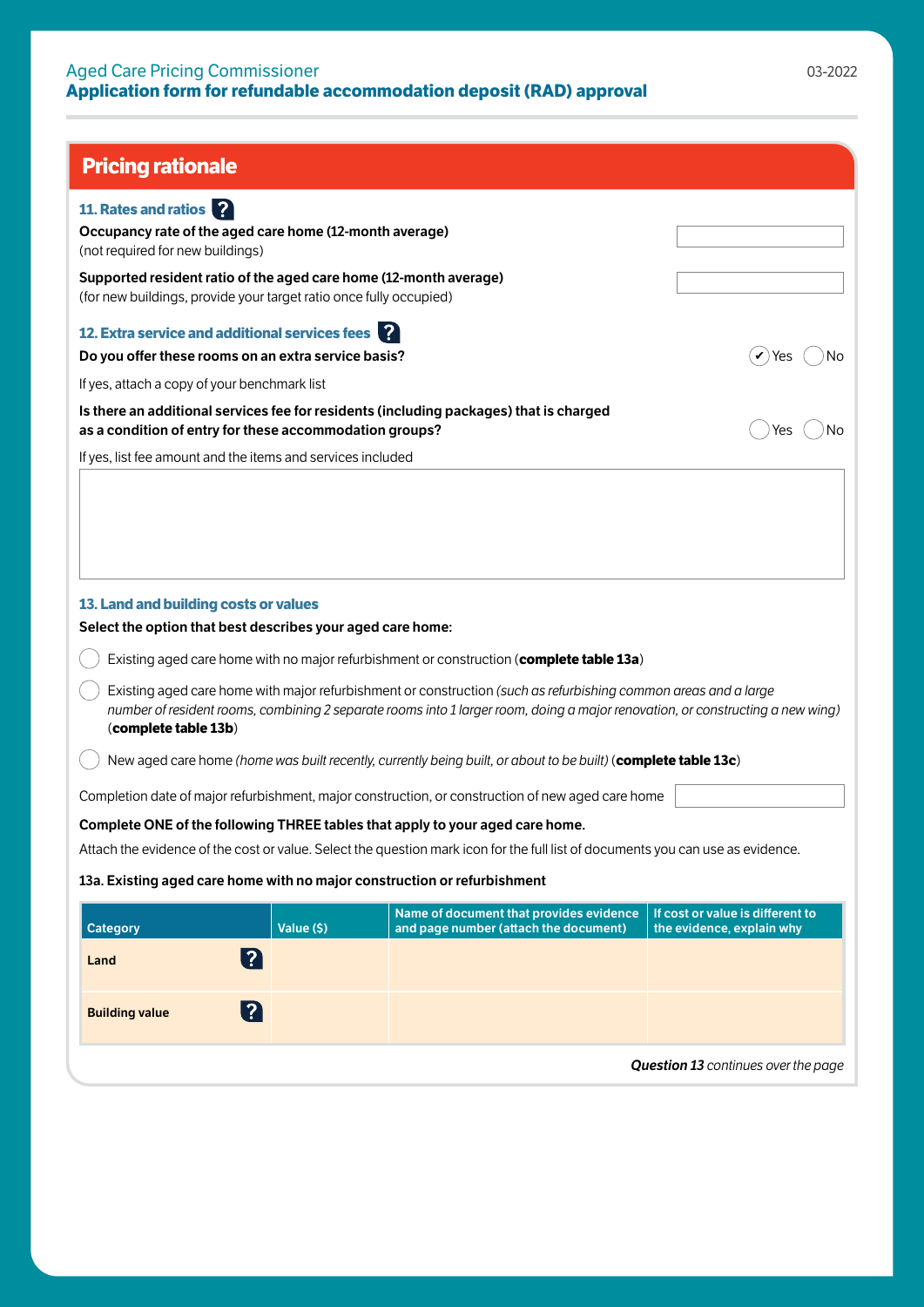#### <span id="page-5-0"></span>**13. Land and building costs or values** *(continued)*

#### 13b. Existing aged care home with major refurbishment or construction

| <b>Category</b>                               | Cost or value (\$) | Name of document that provides evidence<br>and page number (attach the document) | If cost or value is different to<br>the evidence, explain why |
|-----------------------------------------------|--------------------|----------------------------------------------------------------------------------|---------------------------------------------------------------|
| ? <br>Land                                    |                    |                                                                                  |                                                               |
| <b>P</b><br><b>Building value</b>             |                    |                                                                                  |                                                               |
| 2 <br><b>Refurbishment</b><br>or construction |                    |                                                                                  |                                                               |

Also provide the following if they were key costs of the major refurbishment or construction:

| <b>Category</b> | Cost estimate (\$) | Describe the main components of expenditure |
|-----------------|--------------------|---------------------------------------------|
| Fit out         |                    |                                             |
| Furnishing      |                    |                                             |
| Equipment       |                    |                                             |
| Other           |                    |                                             |

#### 13c. New aged care home

| <b>Category</b>           | Cost or value (\$) | Name of document that provides evidence $\vert$ If cost or value is different to<br>and page number (attach the document) | the evidence, explain why |
|---------------------------|--------------------|---------------------------------------------------------------------------------------------------------------------------|---------------------------|
| $\mathbf{\Omega}$<br>Land |                    |                                                                                                                           |                           |
| ာ<br><b>Construction</b>  |                    |                                                                                                                           |                           |

Also provide the following if they were key costs of constructing the new aged care home:

| <b>Category</b> | Cost estimate (\$) | Describe the main components of expenditure |
|-----------------|--------------------|---------------------------------------------|
| Fit out         |                    |                                             |
| Furnishing      |                    |                                             |
| Equipment       |                    |                                             |
| Other           |                    |                                             |
|                 |                    |                                             |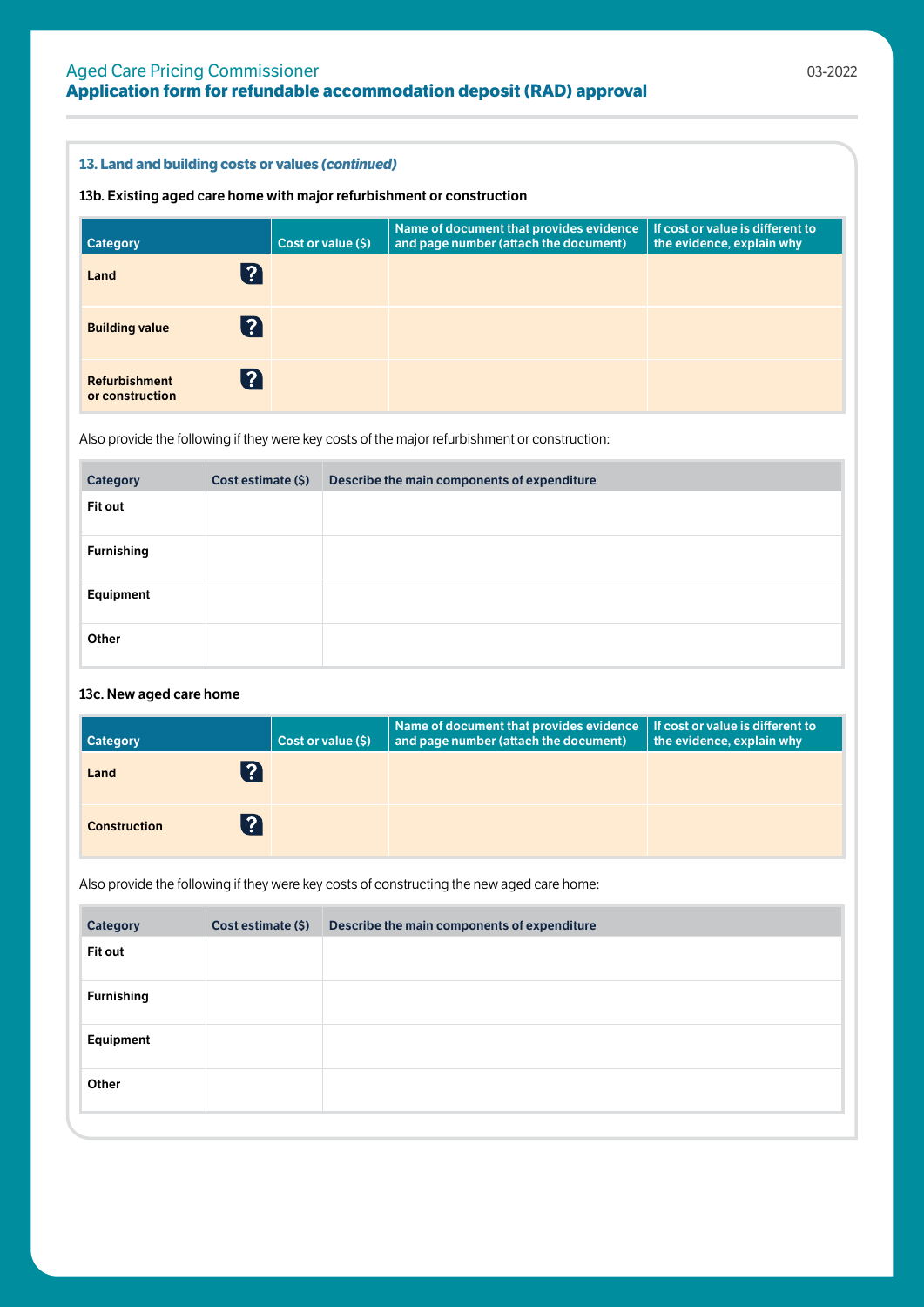#### <span id="page-6-0"></span>**14. Factors justifying the proposed price for each accommodation group**

**Complete ONE of the following questions (14a OR 14 b).** Do **not** use the cost of specified care and services (as set out in the **[Quality of Care Principles 2014](https://www.legislation.gov.au/Details/F2020C00096)**) or maintenance costs to explain the price.

14a. If this is the first time you are applying for these rooms, OR you are applying for an increase (above permissible indexation) in your previously approved RAD, OR your previously approved RAD has lapsed:

State the reasons in support of your proposed RAD in 500 words or less. It is important to include all relevant information in support of your case.

14b. If you are re-applying for previously approved accommodation groups that are nearing the end of their first 4-year approval period, and you are applying for the same price (or with permissible indexation) please respond to the following:

The quality and condition of these rooms is the same as when they were previously approved  $\langle \rangle$  Yes  $\langle \rangle$  No

|  | N |
|--|---|
|  |   |

State why you think the accommodation groups in this application are still worth the same price? Please summarise your case in 500 words or less. It is important to include all relevant information in support of your case.

**15. Provide more supporting information if you think it is relevant to your application. Attach evidence if you think it will help us to make a decision.**

2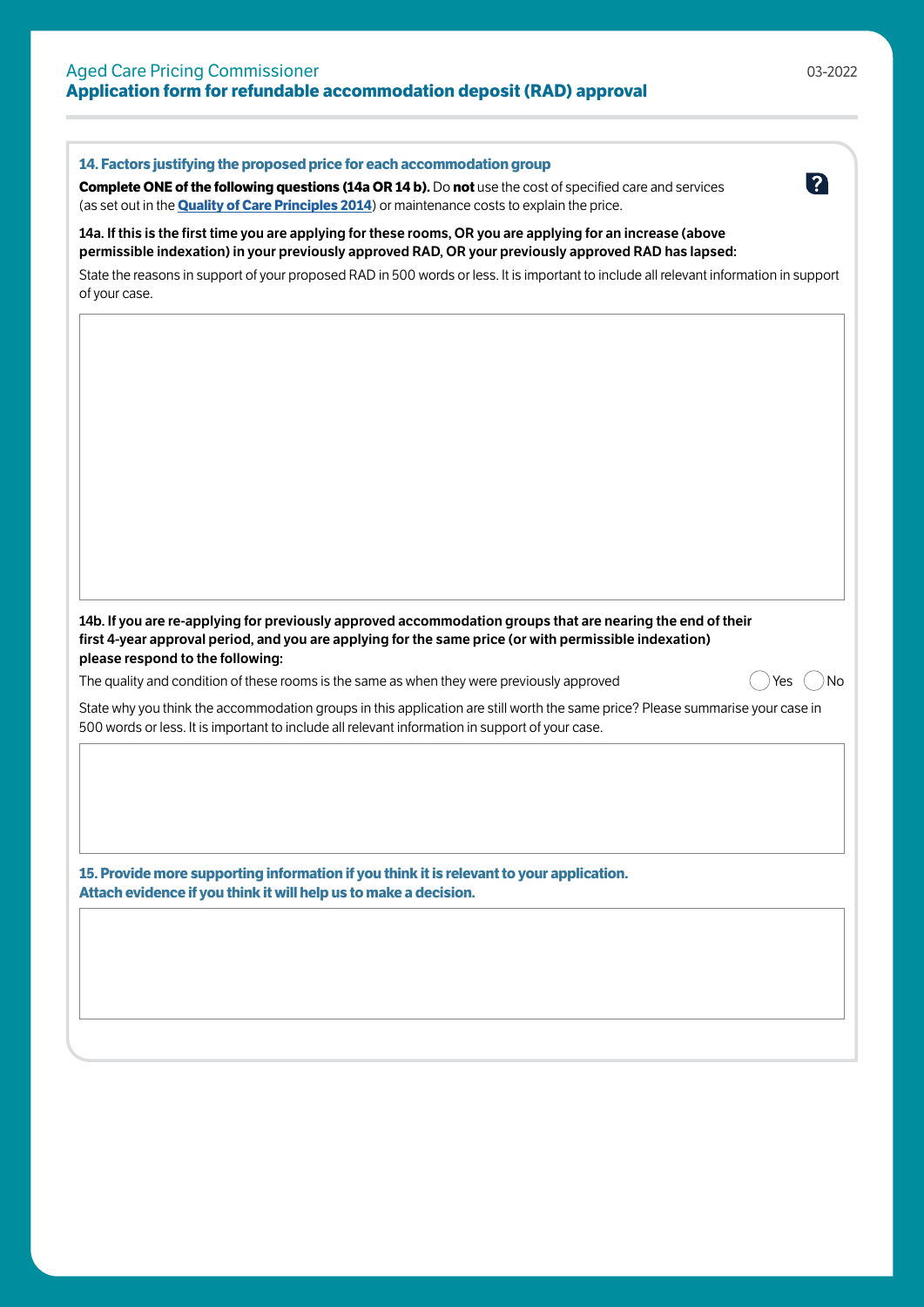## **Checklist**

We cannot process your application until you have provided us with all the information we need.

**Tick the boxes** below to make sure you have provided everything:

Full rationale for the proposed RAD amount in **[Question 14](#page-6-0)**

Answers to all other questions that apply to you

- Floor plan
- Site plan, if available

RAD History summary from last 12 months, if this was not included in the RAD application data sheet

- Photos of rooms and ensuites
- Photos of common areas

Photos of special features in rooms or common areas

- Evidence for land cost or value
- Extra service fee benchmark list, if applicable
- Evidence for building or refurbishment cost or value
- All tabs completed in the *[RAD application data sheet](https://acpc.gov.au/resources/refundable-accommodation-deposit-rad-approval-application-form)*

## **Declaration**

I declare that:

- $\mathcal{C}^{\mathcal{A}}$ I am authorised to provide the above information
- the information supplied is true and correct  $\overline{\phantom{a}}$
- I have not withheld any information likely to affect the assessment of this application п

Name Date and the Contract of the Contract of the Contract of the Contract of the Date Date of the Date of the

Giving false and misleading information is a serious offence. Penalties may apply.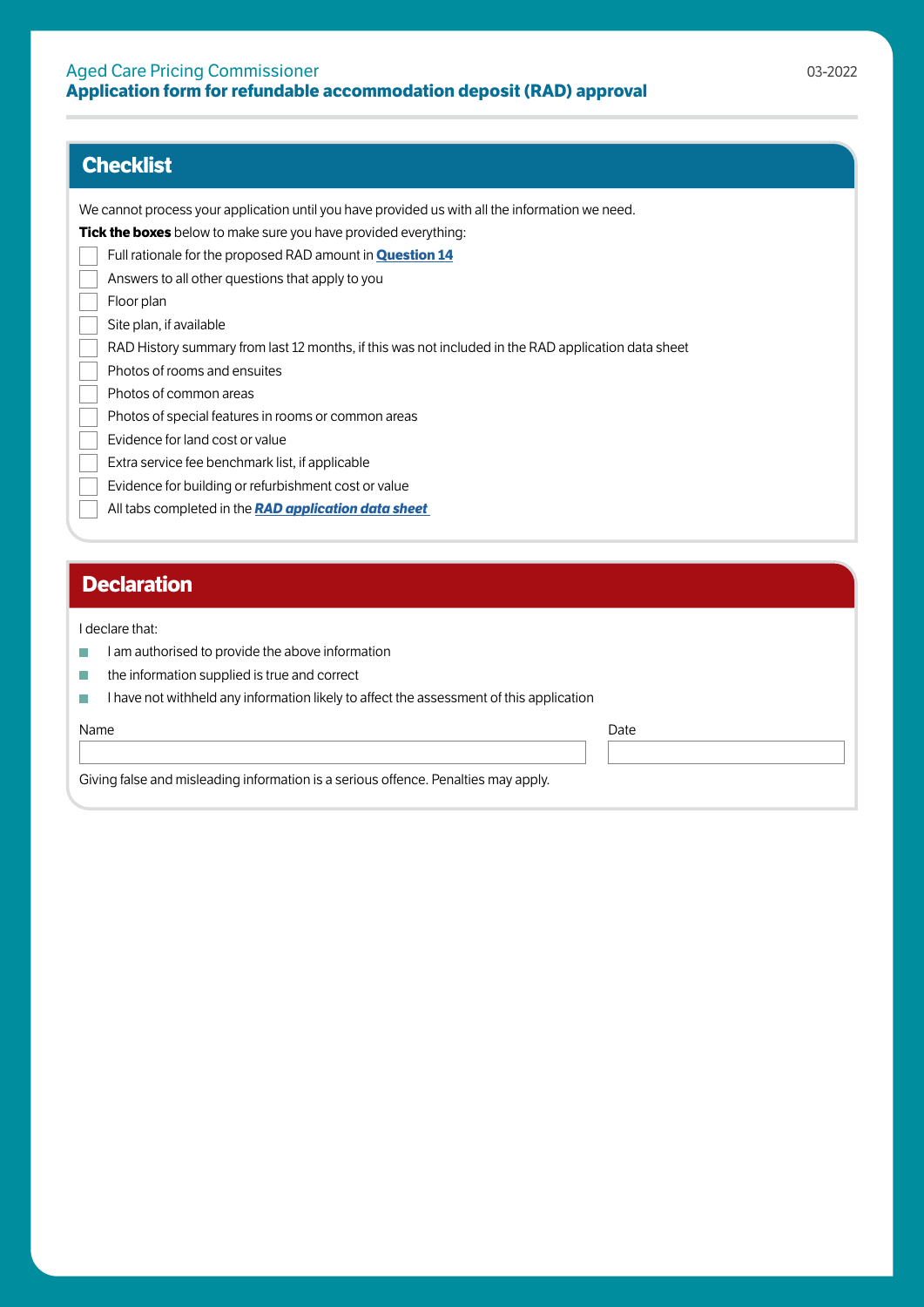<span id="page-8-0"></span>

## **Help section**

## **Accommodation groups**

*(Question 5)*

Accommodation groups are a number of rooms or parts of rooms that:

- have very similar size, quality, condition, comfort and features
- you are seeking to apply the same proposed RAD amount to

For example, an aged care home may offer 3 types of rooms – standard, deluxe and luxury – at different prices.

We need information about your accommodation groups to help us better understand:

- **how residents receive extra value for a higher RAD**
- the differences between your accommodation groups
- how they are priced in comparison to one another

#### **[Back to Question 5](#page-2-0)**

### **Photos**

*(Question 7) (Question 9)* If you have a large number of photos to submit, please send them in separate emails of no more than 30MB per email.

Photos must be clear and taken within the last 6 months.

Name each photo using the following pattern:

- Accommodation group name description **Examples:** *Classic – whole room, Classic – ensuite, Classic – kitchenette*
- Common area name level **Examples:** *Dining room – ground floor, Sitting area – ground floor*

**Representative room and ensuite** means they must accurately reflect **all** rooms in that accommodation group. If all ensuites are the same design for different accommodation groups, you only need to submit photos of one ensuite.



**[Back to Question 9](#page-3-0)** 

## **Supported resident ratio**

*(Question 11)*

The supported resident ratio is also known as the concessional ratio. It is the percentage of residents at an aged care home who are supported residents.

A supported resident's accommodation costs are fully or partly subsidised by the Australian Government because they have low assets.

Knowing the supported resident ratio helps us to assess your application. For example:

- when we look at the RAD history, a high supported resident ratio may explain why only a few residents have paid the maximum RAD
- if your aged care home has rooms with higher RADs, it is helpful to know you also offer rooms for lower RADs or supported residents

**[Back to Question 11](#page-4-0)**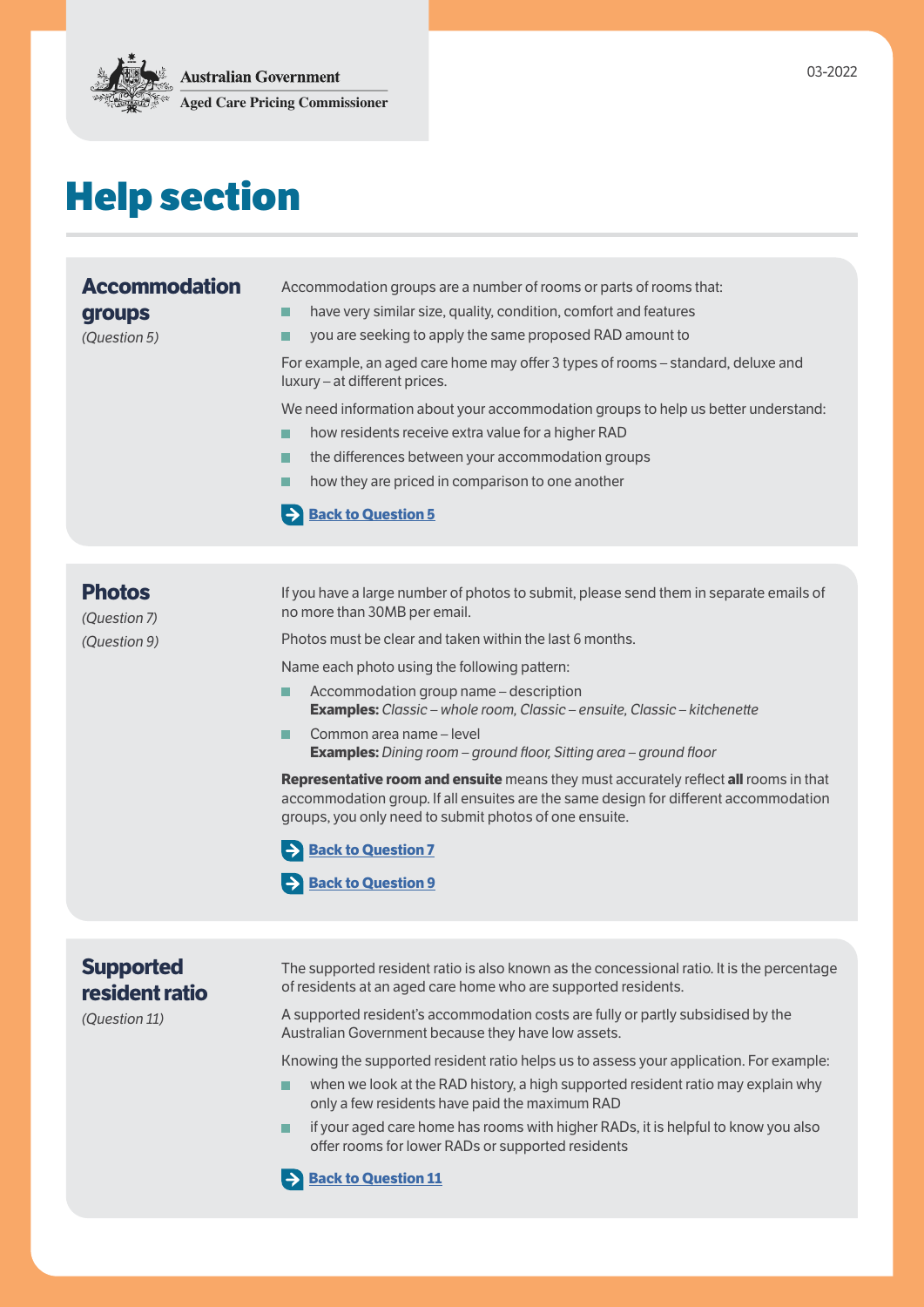| <b>Extra service and</b> |  |
|--------------------------|--|
| additional fees          |  |

*(Question 12)*

Knowing about these fees (and what they cover) allows us to better compare different aged care homes in a local area.

For example, two aged care homes in a local area may have accommodation groups at the same RAD price:

- One home offers free Wi-Fi, free access to pay TV, and a free large smart TV.  $\blacksquare$
- $\blacksquare$ The other charges an additional services fee of \$25 per day for the same services.

This helps us to assess the value to the resident at each home.

If the cost of care and services are part of your justification for the proposed RAD, we need to confirm that:

- they are not any of the specified care or services set out in the Quality of Care Principles 1997
- **v** you are **not** charging residents for these services (now or in the future), including through extra service fees or additional fees

**[Back to Question 12](#page-4-0)** 

| <b>Land and building</b><br>costs or values<br>(Question 13) | Provide values that are relevant to the aged care home in this application.<br>Do not include any other buildings on site, such as Independent Living Units or<br>other care facilities.<br><b>Back to Question 13</b>                                                                                              |
|--------------------------------------------------------------|---------------------------------------------------------------------------------------------------------------------------------------------------------------------------------------------------------------------------------------------------------------------------------------------------------------------|
|                                                              |                                                                                                                                                                                                                                                                                                                     |
| <b>Land value</b><br>or costs<br>(Question 13)               | For new residential aged care homes or existing aged care homes undertaking<br>major construction, provide the cost of the land acquired for construction. If you<br>constructed on existing land, provide the value of that land.                                                                                  |
|                                                              | For all other existing aged care homes, provide the value of the existing land.                                                                                                                                                                                                                                     |
|                                                              | Provide one of the following as evidence:                                                                                                                                                                                                                                                                           |
|                                                              | Council rates notice from within the last 12 months showing land value                                                                                                                                                                                                                                              |
|                                                              | Land (or facility) valuation conducted in last 3 years by a qualified valuer<br>who is a member of the Australian Property Institute                                                                                                                                                                                |
|                                                              | Contract of sale if purchased in the last 3 years                                                                                                                                                                                                                                                                   |
|                                                              | Land Value Search document from State Government Valuer General                                                                                                                                                                                                                                                     |
|                                                              | <b>Back to Question 13</b>                                                                                                                                                                                                                                                                                          |
|                                                              |                                                                                                                                                                                                                                                                                                                     |
| <b>Building value</b><br>(Question 13)                       | Provide one of the following as evidence of the value of the buildings:<br>Insurance policy (or extract) from within the last 12 months showing the Insurance<br>Replacement Value of this facility. Ensure you show the insurance replacement<br>value of this facility, NOT the limit of liability of the policy. |
|                                                              | Building valuation conducted in last 3 years by a qualified valuer who is a member<br>of the Australian Property Institute - provide the Core Value (excluding the net<br>present value of the RADs)                                                                                                                |

**If facility is leased, copy of lease showing annual rent** 

**[Back to Question 13](#page-4-0)**